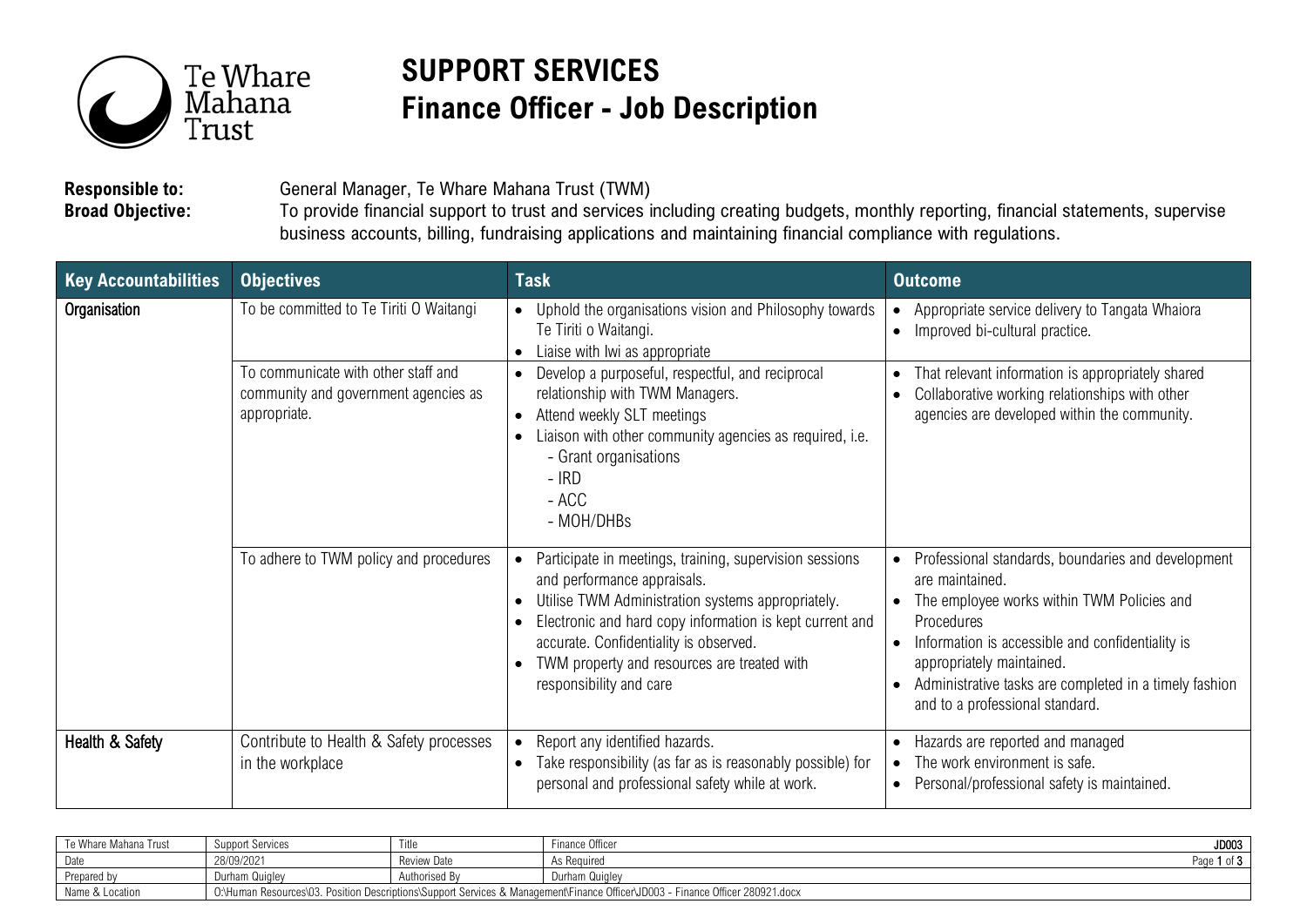| <b>Key Accountabilities</b> | <b>Objectives</b>                                                                                                                | <b>Task</b>                                                                                                                                                                                                                                                                                                                                                                                                                      | <b>Outcome</b>                                                                                                                                                                                                                                                                                                                                                                                                                      |
|-----------------------------|----------------------------------------------------------------------------------------------------------------------------------|----------------------------------------------------------------------------------------------------------------------------------------------------------------------------------------------------------------------------------------------------------------------------------------------------------------------------------------------------------------------------------------------------------------------------------|-------------------------------------------------------------------------------------------------------------------------------------------------------------------------------------------------------------------------------------------------------------------------------------------------------------------------------------------------------------------------------------------------------------------------------------|
| Finance                     | Coordinate financial record-keeping and<br>oversee the development of yearly<br>budgets.                                         | • Annual accounts and audit preparation<br>Annual budgets setting with TWM managers<br>Attendance at monthly Board meetings<br>Preparation & issue of all funding & other invoices to<br>debtors / funders<br>Monthly preparation & issue of Helping Hands invoices<br>$\bullet$<br>Chase up all outstanding debtor payments<br>Overview of fortnightly payroll function<br>Process all creditor payments & staff reimbursements | Annual accounts and audits are accurate and prepared<br>on time<br>Annual budgets are set within time and accurately<br>$\bullet$<br>reflect operating expenses<br>Provide financial clarity for board members<br>$\bullet$<br>All funding & other invoices kept up to date<br>$\bullet$<br>No significant outstanding debtor payments<br>$\bullet$<br>Payroll accurate<br>$\bullet$<br>All payments processed quickly<br>$\bullet$ |
|                             | Provide financial guidance and<br>management expertise related to company<br>operations and financial strategy.                  | • Daily liaison with managers and staff on requests for<br>information.<br>Quarterly meetings with Finance Board Sub-committee<br>Monthly preparation of management accounts for Board<br>& management<br>Monthly accounts reconciliations                                                                                                                                                                                       | Managers and staff supported in financial requests.<br>$\bullet$<br>Provide financial clarity and accurate monthly<br>$\bullet$<br>accounts for Board members & management<br>• Accounts reconciled                                                                                                                                                                                                                                 |
|                             | Supervise investment strategies, direct<br>financial resources, and manage<br>company finance assets.                            | Responsibility for all bank related functions &<br>administration                                                                                                                                                                                                                                                                                                                                                                | • Manage and administrate all bank related functions.                                                                                                                                                                                                                                                                                                                                                                               |
|                             | Ensure that accounting, budget and audit<br>controls and systems are in compliance<br>with govt and local rules and regulations. | • Annual submission of Tier 2 reporting to Charities<br>Commission<br>Quarterly financial report of CMH results to NMDHB<br>Ensure all PAYE & GST returns completed and paid<br>$\bullet$                                                                                                                                                                                                                                        | • All annual submission and reporting is on-time and<br>accurate<br>• All PAYE & GST returns completed and paid correctly                                                                                                                                                                                                                                                                                                           |
| Fundraising                 | Identify fundraising opportunities from<br>grant organisations                                                                   | Create list of possible Grant organisations, application<br>timetable and criteria for applications                                                                                                                                                                                                                                                                                                                              | All possible Grant organisations, application timetable<br>$\bullet$<br>and criteria for applications is recorded                                                                                                                                                                                                                                                                                                                   |
|                             | Develop and Submit applications for<br>funding                                                                                   | Preparation grant applications (eg Rata Foundation, GB<br>Community trust etc).                                                                                                                                                                                                                                                                                                                                                  | Constant grant applications submitted to meet TWM<br>$\bullet$<br>financial needs                                                                                                                                                                                                                                                                                                                                                   |
|                             | To communicate with Grant Funders to<br>build reputation as worthwhile funding<br>cause.                                         | Develop a purposeful, respectful, and reciprocal<br>$\bullet$<br>relationship with Grant funders                                                                                                                                                                                                                                                                                                                                 | That relevant information is appropriately shared to<br>$\bullet$<br>promote the Organisation                                                                                                                                                                                                                                                                                                                                       |

| Te Whare Mahana Trust | Support Services                                                                                                                       | itle          | Finance Officer | JD003        |
|-----------------------|----------------------------------------------------------------------------------------------------------------------------------------|---------------|-----------------|--------------|
| Date                  | 28/09/2021                                                                                                                             | Review Date   | As Required     | Page<br>יטיש |
| Prepared by           | Durham Quiglev                                                                                                                         | Authorised By | Durham Quigley  |              |
| Name & Location       | - Finance Officer 280921.docx<br>Position Descriptions\Support Services & Management\Finance Officer\JD003 -<br>O:\Human Resources\03. |               |                 |              |